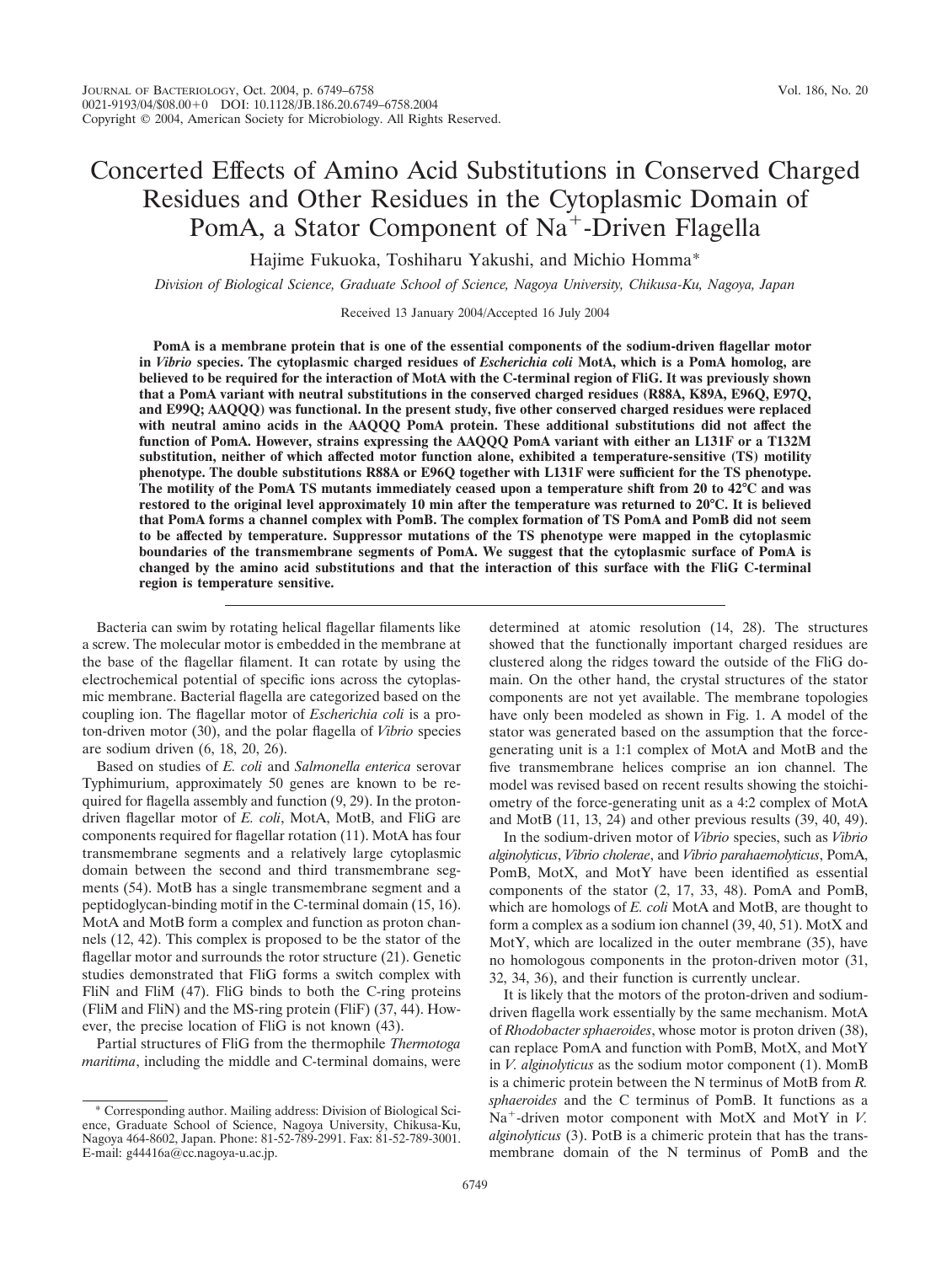

FIG. 1. (A) Alignments of the PomA cytoplasmic loop with homologous proteins of various species. VaPomA, *V. alginolyticus* PomA; Rs MotA, *R. sphaeroides* MotA; BsProA, *B. subtilis* hypothetical protein A; BsMotA, *B. subtilis* MotA; VpLafT, *V. parahaemolyticus* LafT; EcMotA, *E. coli* MotA; StMotA, *S. enterica* serovar Typhimurium MotA. The residues are shown by white letters in black boxes when more than four identical residues are present at the aligned position. Black arrows indicate the two conserved charged residues. White arrows indicate the charged residues which were changed to neutral residues in this study. Black circles indicate the suppressor mutations of the TS PomA mutant. The paired black triangles and black or white inverted triangles show the sites of the previously isolated double mutations. (B) Mutations mapped in a schematic diagram of motor.  $\circ$ , substitutions of AAOOO (R88A, K89A, E96O, E97O, and E99O);  $\bullet$ , nonmotile mutations;  $\triangle$ , substitutions required for the TS phenotype in addition to the  $AAQQQ$  substitutions;  $\Box$ , suppressor mutations of the TS mutant.

periplasmic domain of the C terminus of *E. coli* MotB. Surprisingly, PotB functions with PomA as a sodium motor component not only in *V. alginolyticus* but also in *E. coli* (4). MotA and MotB of *E. coli* can function in *Vibrio* cells as the proton motor components without MotX and/or MotY. These results indicate that the *Vibrio* sodium motor is converted into a proton motor and also that the *E. coli* proton motor can be changed into a sodium motor (4, 17).

Site-directed mutagenesis of the proton-driven motor of *E. coli* suggested that the charged residues R90 and E98 in the cytoplasmic domain of MotA have electrostatic interactions with five charged residues in the FliG C-terminal domain: K264, R281, D288, D289, and R297. These interactions are thought to be critical for flagellar rotation (27, 53, 55). The two charged residues in MotA are conserved in the cytoplasmic domain of PomA (R88 and E96). Several charged residues (K89, E97, and E99) are located near R88 and E96 of PomA. It was recently reported that a PomA mutant with neutral substitutions at all of these charged residues (R88A, K89A, E96Q, E97Q, E99Q; AAQQQ) is functional (52). The five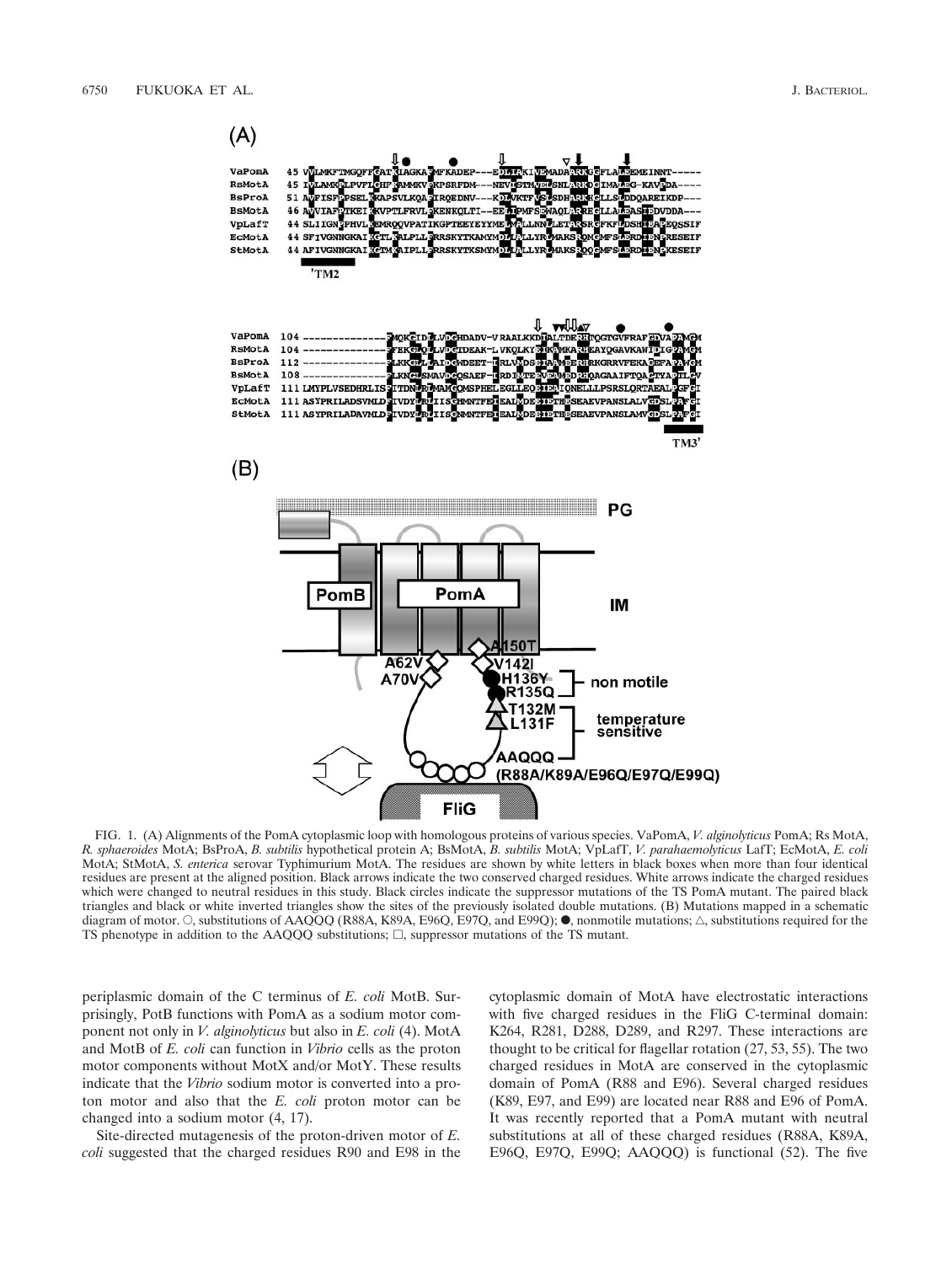TABLE 1. Bacterial strains and plasmids

| Strain or plasmid              | Description <sup><math>a</math></sup>                  |     |
|--------------------------------|--------------------------------------------------------|-----|
| <i>V. alginolyticus</i> strain |                                                        |     |
| VIO <sub>5</sub>               | $Rifr$ , $Pof+$ , $Laf-$                               | 36  |
| <b>NMB190</b>                  | VIO5 Δ <i>pomA</i> (211-bp deletion)                   |     |
| <b>NMB191</b>                  | VIO <sub>5</sub> Δ <sub>pomAB</sub>                    | 51  |
| E. coli strain                 |                                                        |     |
| JM109                          |                                                        | 50  |
| Plasmid                        |                                                        |     |
| pSU41                          | kan (Km <sup>r</sup> ), P <sub>lac</sub> lacZ $\alpha$ | 7   |
| pYA301                         | $pSU41$ 0.8 kb BamHI-BamHI (pomA <sup>+</sup> )        | 22. |
| pYA303                         | $pSU41$ 1.9 kb BamHI-SacI (pomAB <sup>+</sup> )        | 22. |

*<sup>a</sup>* Km<sup>r</sup> , kanamycin resistant; Rif<sup>r</sup> , rifampicin resistant; P*lac, lac* promoter.

charged residues of *E. coli* FliG, K264, R281, D288, D289, and R297, are conserved in *V. alginolyticus* FliG (K284, R301, D308, D309, and R317, respectively). We have introduced single or multiple substitutions for the charged residues. Most proteins with substitutions at these five conserved positions in FliG still conferred significant motility. All of the triple-substitution proteins constructed in that study (which correspond to those that resulted in the loss of motor function in *E. coli*) also allowed motility (50). These lines of evidence suggest that other charged residues are required for flagellar rotation in the sodium-driven motor.

In the present study, we first tried to identify other important charged residues of the cytoplasmic domain in PomA. Next, we examined the cumulative effects of the conserved charged residues and other mutations in the cytoplasmic domain. We found that the combination of AAQQQ and L131F or T132M substitutions (AAQQQ+L131F and AAQQQ+ T132M PomA mutants) conferred a temperature-sensitive phenotype (TS phenotype) for motility. As far as we know, this is the first study to report TS mutations in any of the *mot* genes. Our results suggest that the cytoplasmic interface of PomA and the cytoplasmic boundaries of the second and third transmembrane segments of PomA might act synergistically in force generation.

#### **MATERIALS AND METHODS**

**Bacterial strains, plasmids, growth conditions, and media.** The strains and plasmids used are listed in Table 1. *V. alginolyticus* was cultured at 30°C in VC medium (0.5% [wt/vol] polypeptone, 0.5% [wt/vol] yeast extract, 0.4% [wt/vol] K2HPO4, 3% [wt/vol] NaCl, 0.2% [wt/vol] glucose) or VPG500 medium (1% [wt/vol] polypeptone,  $0.4\%$  [wt/vol]  $K_2HPO_4$ , 500 mM NaCl,  $0.5\%$  [wt/vol] glycerol). *E. coli* was cultured in Luria-Bertani broth (1% [wt/vol] tryptone peptone, 0.5% [wt/vol] yeast extract, 0.5% [wt/vol] NaCl). Kanamycin was added to a final concentration of 100  $\mu$ g/ml for *V. alginolyticus* and 50  $\mu$ g/ml for *E. coli*. For the swarming assay, overnight cultures were spotted on 0.25% agar–VPG500 plates that contained  $100 \mu$ g of kanamycin/ml.

**Site-directed mutagenesis.** We used a PCR method as previously described (22) to introduce the substitutions into PomA. A pair of sense and antisense primers that contained mismatches at the mutation site was synthesized, and the full-length plasmid that contained the *pomA* gene was amplified by using the primers. The presence of the mutations was confirmed by DNA sequencing.

**Measurement of swimming speed.** Overnight cultures in VC medium were inoculated into VPG500 medium at 100-fold dilution and cultivated for 3 h at 30°C. Cells were harvested by centrifugation and suspended in TMN500 buffer (50 mM Tris-HCl [pH 7.5], 5 mM  $MgCl<sub>2</sub>$ , 5 mM glucose, 500 mM NaCl). The cell suspensions were incubated for 10 min at the temperature setting for measurement. Suspensions were diluted 100-fold into the same buffer containing 20 mM serine, which was used to suppress the directional change of swimming, and incubated at the same temperature. Cell motility was observed with a dark-field microscope on a microwarm plate, which was used to control the temperature, and recorded on videotape. Swimming speed was determined as previously described (5). The average swimming speed was obtained by measuring at least 20 swimming tracks from the two independent experiments.

**Detection of PomA proteins in** *Vibrio* **cells.** *Vibrio* cells that harbored vector only or plasmids carrying wild-type or mutant *pomA* genes were cultured in VPG500 medium at various temperatures. The cells were harvested at an optical density at 660 nm of 1.0 and suspended in distilled water. The same volume of sodium dodecyl sulfate (SDS) loading buffer was added to cell suspensions, which were boiled at 100°C for 5 min. These samples were separated by SDSpolyacrylamide gel (12%) electrophoresis (PAGE), and immunoblotting was performed using anti-PomA antibody (PomA91).

**Detection of PomA-PomB interaction.** *Vibrio* cells that harbored plasmids carrying His-tagged wild-type or mutant *pomA* genes were cultured in VC medium at 30°C for 3 h. The cells were harvested by centrifugation, washed with V buffer (25 mM Tris-Cl [pH 7.5], 300 mM NaCl, 10 mM  $MgCl<sub>2</sub>$ ), and resuspended in 20TMPD (20 mM Tris-Cl [pH 8.0], 5 mM  $MgSO<sub>4</sub>$ , 0.5 mM phenylmethylsulfonyl fluoride [PMSF], 1 mM dithiothreitol [DTT]) containing 5  $\mu$ g of DNase I/ml. The cell suspension was passed through a French press twice at 500 kg/cm<sup>2</sup>. After unbroken cells were removed by low-speed centrifugation  $(10,000 \times g$  for 5 min at 4 $\degree$ C), the membrane was recovered by ultracentrifugation (150,000  $\times g$ ) for 1 h at 4°C). The membrane pellet was homogenized with 20TPD (20 mM Tris-Cl [pH 8.0], 0.5 mM PMSF, 1 mM DTT) containing 20% (wt/vol) glycerol and stored at  $-80^{\circ}$ C. Total cell membrane (10 mg/ml of protein) was solubilized in 20TNPD (20 mM Tris-Cl [pH 8.0], 0.15 M NaCl, 0.5 mM PMSF, 1 mM DTT) containing 10% (wt/vol) glycerol, 5 mM imidazole, and 2.5% (wt/vol) CHAPS {3-[(3-cholamidopropyl)-dimethylammonio]-1-propanesulfonate} and incubated for 10 min on ice. Solubilized samples were centrifuged at  $150,000 \times g$  for 30 min at 4°C. Ni-nitrilotriacetic acid (Ni-NTA) agarose was added to the solubilized fraction, and the sample solution was incubated for 1 h at 4°C. The supernatant was removed by centrifugation, and the Ni-NTA pellet was washed three times with 20TNPD containing 10% (wt/vol) glycerol, 5 mM imidazole, and 1% (wt/ vol) CHAPS at 20°C or 42°C. PomB and His-tagged PomA proteins were eluted by 20TNPD that contained 10% (wt/vol) glycerol, 200 mM imidazole, and 1% (wt/vol) CHAPS at 20°C or 42°C. The same volume of SDS loading buffer was added to the eluted solution, and the samples were boiled at 100°C for 5 min. These samples were separated by SDS-PAGE as described above. PomA and PomB proteins were detected by immunoblotting with the anti-PomA (PomA91) and anti-PomB (PomB93) antibodies.

**Isolation of motile suppressors from the TS mutant.** Single colonies of the TS PomA mutant were inoculated on VPG500 swarm plates by toothpick and incubated at 37°C for 2 days. The revertant cells, which recovered swarming ability, were picked from the edge of the swarm ring, and single colonies were isolated. After the swarming ability of the single colonies was checked, plasmids were extracted from the revertant cells. The plasmids were reintroduced into NMB190, the *pomA* mutant, to confirm the mutations.

## **RESULTS**

**Charged residues of** *V. alginolyticus* **PomA.** Based on an alignment with *E. coli* MotA, two charged residues (R90 and E98 of MotA) are well-conserved not only in *V. alginolyticus* PomA but also in other bacterial species (Fig. 1). In the cytoplasmic domain between the second and third transmembrane segments in *V. alginolyticus* PomA, there are 14 positively charged residues and 17 negatively charged residues. Some of these residues were conserved in *E. coli* MotA, as well as in proteins from other species (Fig. 1A). To identify the charged residues that are required for flagellar rotation in the cytoplasmic domain of PomA, K60, D75, D128, D133, or E134 were individually substituted with neutral amino acid residues as the sixth mutation (K60A, D75N, D128N, D133N, and E134Q) in the AAQQQ PomA protein. These PomA variants were expressed from plasmids in  $\Delta p$ *omA* strain NMB190. Based on the swarming assay, motility was not affected by the additional substitutions tested in this study. The swimming speeds of these mutants were as fast as those of the wild type or the AAQQQ mutant (data not shown).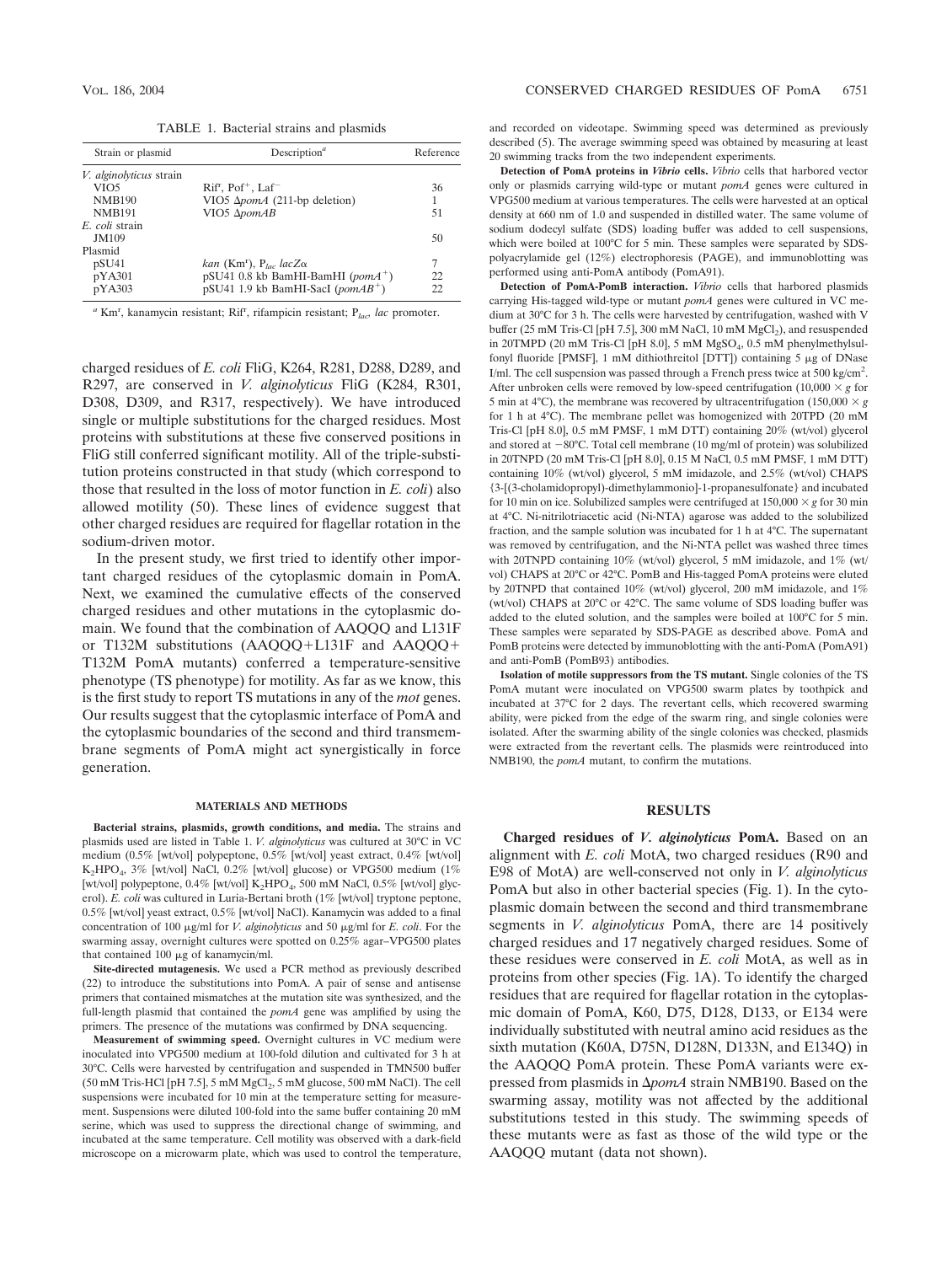

FIG. 2. Nonfunctional PomA variants. (A) Swarms of NMB190 cells that contain vector, wild-type PomA (WT), or single or double amino acid-substituted PomA. The cells were grown at 30°C for 5.5 h. (B) Immunoblot of PomA proteins in whole-cell extracts. NMB190 cells harboring the vector only, plasmid containing wild-type PomA, or mutant PomA were harvested and suspended in distilled water. This suspension was subjected to SDS-PAGE and detected with anti-PomA antibody.

**Mutations in the cytoplasmic domain of PomA.** We could not find functionally critical residues for flagellar rotation in PomA in a homology search with *E. coli* MotA or other homologous proteins. To get clues for studying the cytoplasmic domain of PomA, we explored the mutations in this region. It was previously reported that double substitutions in the cytoplasmic region, A87V and H136Y, L131F and T132M, and R135Q and T169I (transmembrane segment 3), abolished the motility of *V. alginolyticus* (25). Each substitution was introduced individually into wild-type PomA to determine which substitution(s) affected flagellar rotation. *Vibrio* cells expressing each of the mutant proteins, PomA with an A87V substitution (PomA-A87V), PomA-L131F, or PomA-T132M, swarmed as well as cells with wild-type PomA (Fig. 2A and 3A). On the other hand, *Vibrio* cells expressing PomA-R135Q or PomA-H136Y did not swarm at all (Fig. 2A). In addition, we confirmed under the microscope that strains carrying these two PomA variants were unable to swim (data not shown). These PomA variants were detected at levels similar to that of wild-type PomA, and the PomA bands were doublets as previously published (52) (Fig. 2B). Furthermore, PomA-H136A or PomA-H136D conferred the ability to swim, but PomA-R135A, PomA-R135K, PomA-

R135D, and PomA-R135E did not (data not shown). These results suggest that the charged residue R135, which is not conserved in *E. coli*, is critical for the motor rotation of *V. alginolyticus* (Fig. 1).

**Mutations in the motor protein causing temperature sensitivity.** As mentioned above, cells with L131F and T132M substitutions in PomA have swarming abilities similar to those of cells with wild-type PomA. When we introduced these substitutions into  $AAQQQ$  PomA as the sixth substitution  $(AAQQQ+L131F)$ and  $AAQQQ+T132M$ ), the additional change significantly reduced swarming ability at 30°C (Fig. 3A). The swarming abilities of strains carrying the  $AAQQQ+L131F$  and  $AAQQQ+T132M$ PomA proteins were examined at various temperatures. We detected a clear difference in swarming abilities at 20°C and 37°C. The mutant proteins did not allow swarming at 37°C, but the strain with the wild-type PomA swarmed well at this temperature. At 20°C, the strains with mutant and wild-type PomA proteins demonstrated similar swarming abilities (Fig. 3B). The swarming abilities of strains with a single PomA substitution (L131F or T132M) were similar to those of strains with wild-type PomA at 37°C (data not shown). When cells were grown at 20°C and 37°C, there was almost no difference in the amount of mutant or wildtype PomA protein (Fig. 3C).

Next, we measured the swimming speeds at various temperatures to investigate the motor function of  $AAQQQ+L131F$ PomA. The swimming speed of the wild-type strain was 87  $\mu$ m/s at 42°C (Table 2). AAQQQ+L131F PomA did not confer swimming at this temperature. At 30°C, cells with AAQQQ+L131F PomA could swim; however, the swimming speed (34  $\mu$ m/s) was slower than that of the wild type (62  $\mu$ m/s). At  $20^{\circ}$ C, the wild type and the mutant carrying  $AAQQQ+L131F$ PomA swam at similar speeds (Table 2). These results indicate that the motor function of this form of PomA is comparable to that of wild-type PomA at 20°C.

When PomB was coexpressed with AAQQQ+L131F PomA from the same plasmid in the  $\Delta p$ omAB strain (NMB191), the fraction of swimming cells was higher than that in the strain expressing  $AAQQQ+L131F$  PomA alone at various temperatures (Fig. 4A). In the strain that expressed TS PomA alone, 20% of the cells could swim at 30°C. On the other hand, at 30°C the fraction of swimming cells was similar to that of the wild-type in the strain coexpressing PomB and TS PomA. The TS phenotype was alleviated by coexpression of PomB; however, cells were completely nonmotile at 42°C. This result shows that the TS phenotype is alleviated by an increase in the amount of PomB.

We investigated the dominant effect of TS PomA against wild-type PomA. Strain VIO5 has wild-type polar flagella. VIO5 cells expressing the TS PomA protein swarmed as well as cells expressing wild-type PomA at 20°C. On the other hand, at the restrictive temperature (42°C), VIO5 cells expressing TS PomA had reduced swarming ability (Fig. 4B).

**Recovery of swimming ability of TS PomA mutant cells.** To investigate whether or not the TS phenotype was reversible, the recovery of swimming was measured at low temperature after treatment at high temperature. In these experiments, chloramphenicol (25  $\mu$ g/ml) was added to the buffer to prevent de novo synthesis of proteins. This concentration corresponds to 20 times the MIC of chloramphenicol for *V. alginolyticus* (data not shown). Approximately the same fractions of cells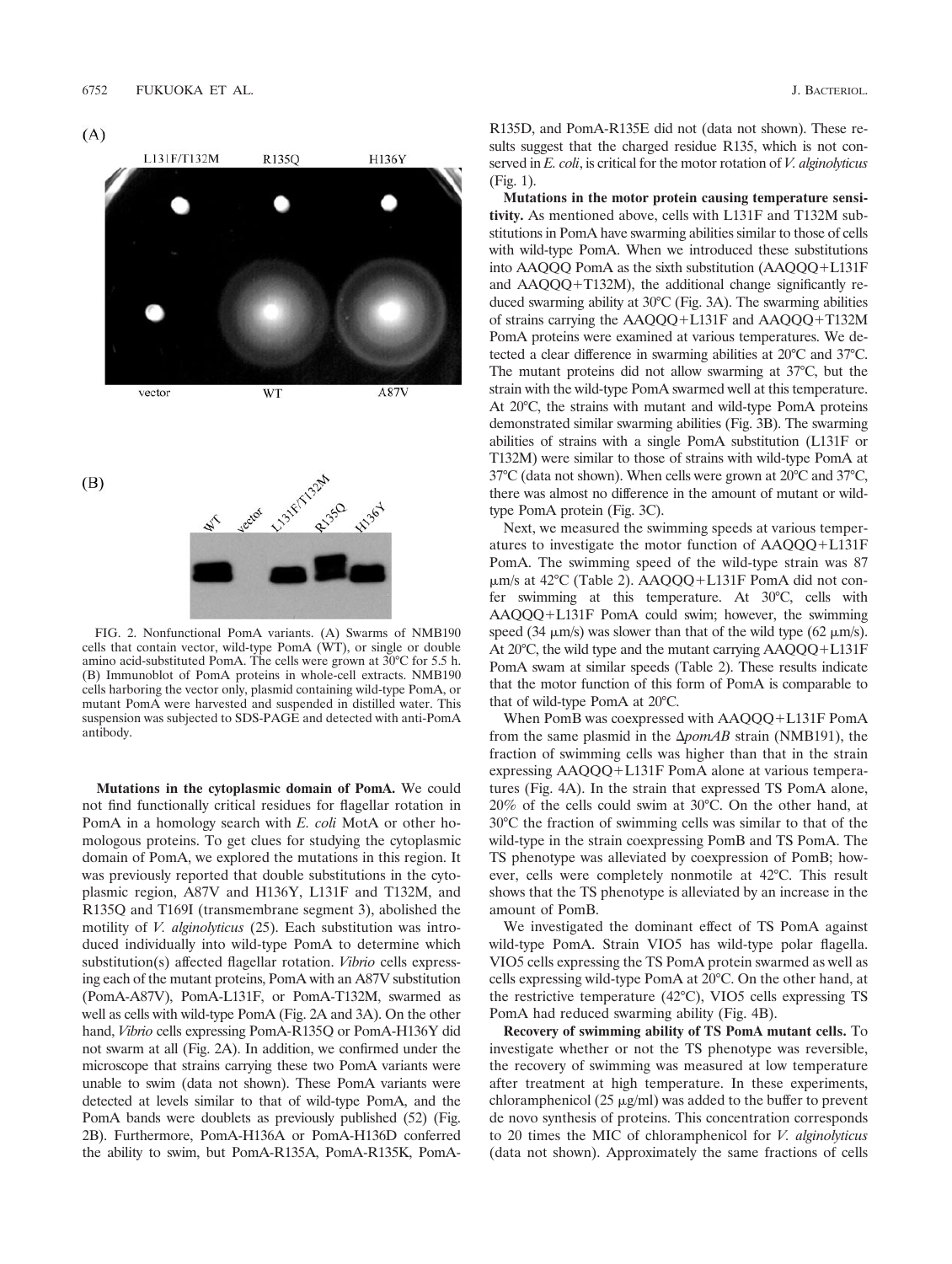

FIG. 3. Temperature-sensitive mutants of the motor protein. (A) Swarms of NMB190 cells expressing wild-type (WT) PomA or PomA-L131F, PomA-T132M, AAQQQ PomA, AAQQQ+L131F PomA, or AAQQQ+T132M PomA. The cells were grown at 30°C for 5.5 h. (B) Swarms of NMB190 cells expressing AAQQQ+L131F and AAQQQ+T132M PomA. The cells were grown at 37°C for 5.5 h or at 20°C for 10 h. (C) Immunoblot of PomA proteins in whole-cell extracts. The cells were grown to an optical density at 660 nm of 1.0 at 20°C or 37°C in VPG500 medium. NMB190 cells harboring vector only or the plasmid containing wild-type PomA or cells containing mutant PomA were harvested and suspended in distilled water. This suspension was subjected to SDS-PAGE, and PomA was detected with anti-PomA antibody.

expressing wild-type PomA were capable of swimming at 20 and 42°C. On the other hand, the swimming fraction of cells expressing AAQQQ+L131F PomA immediately dropped to zero when the temperature was increased from 20 to 42°C. When the temperature was returned to 20°C, the fraction of swimming cells gradually increased and was restored to its original value in approximately 10 min (Fig. 5).

**Interaction of TS PomA with PomB.** It has been shown that PomA interacts with PomB to form a complex (39, 40, 46, 49, 51). We speculated that the mutations causing temperature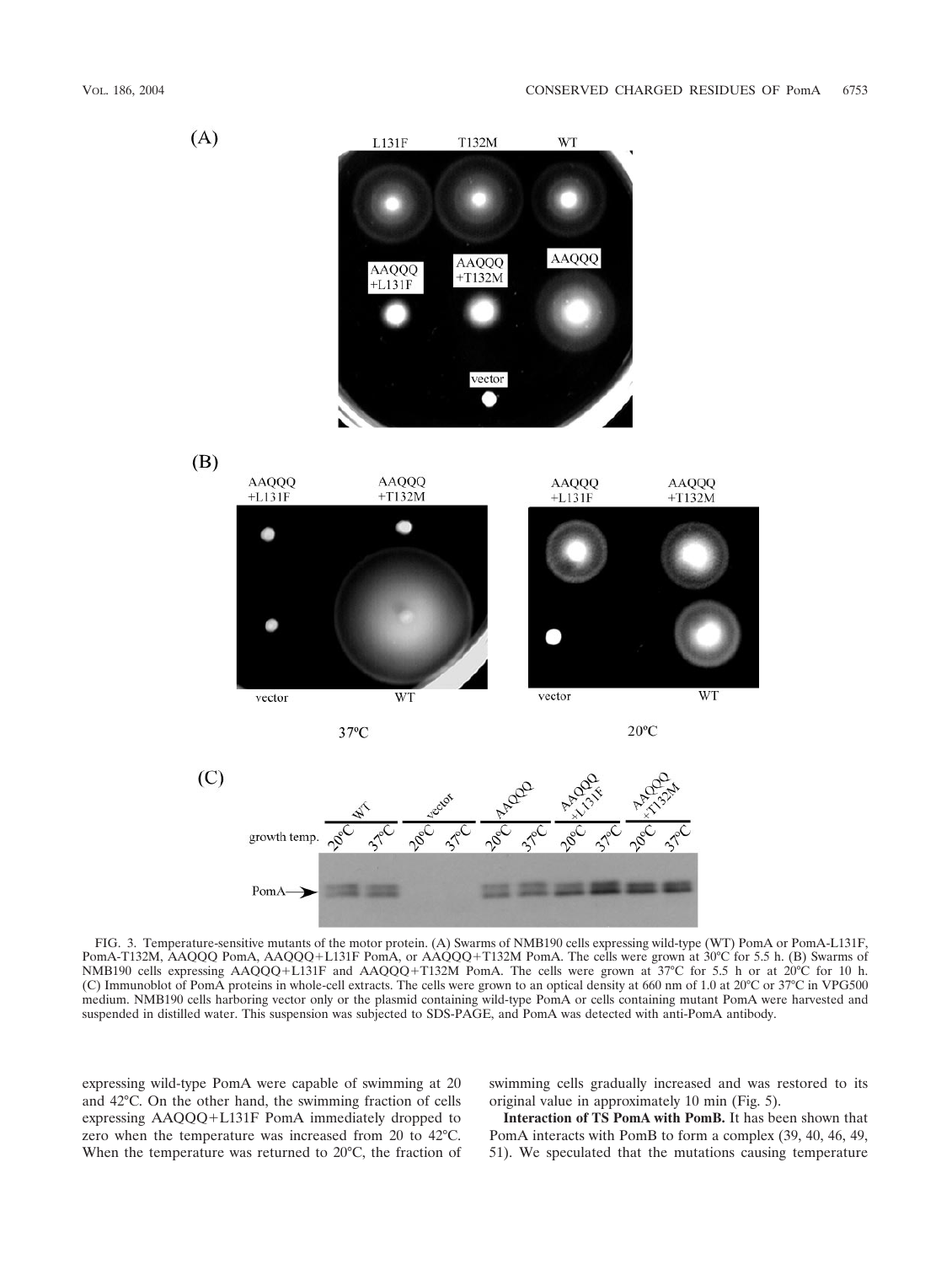TABLE 2. Swimming speeds of cells expressing TS PomA

| Temp $(^{\circ}C)$ | Swimming speed ( $\mu$ m/s) $\pm$ SD of<br>NMB190 expressing: |                      |  |
|--------------------|---------------------------------------------------------------|----------------------|--|
|                    | WT PomA                                                       | $AAOOO + L131F$ PomA |  |
| 42                 | $87 \pm 17$                                                   | $NA^a$               |  |
| 30                 | $62 \pm 10$                                                   | $34 \pm 9$           |  |
| 20                 | $46 \pm 9$                                                    | $42 + 9$             |  |

*<sup>a</sup>* NA, not applicable because motile cells were not observed.

sensitivity might affect the PomA-PomB interaction at high temperatures. A His tag was fused to the N terminus of TS PomA, and the fusion protein was expressed in NMB190. This His-tagged TS PomA protein conferred the same TS pheno-

 $(A)$ 

0.6

type as the original TS PomA. After the membrane fraction was isolated and solubilized with CHAPS, which can solubilize the membrane with minimal dissociation of the PomA/PomB complex (T. Atsumi, personal communication), the His-tagged TS PomA proteins were bound to Ni-NTA agarose. After elution, the His-tagged TS PomA and PomB were detected by immunoblotting. We detected similar amounts of TS PomA and wild-type PomA at each elution temperature. In addition, no differences were detected in the amount of coeluted PomB with TS PomA or wild-type PomA (Fig. 6). Based on this result, it appears that temperature does not affect the interaction of TS PomA with PomB.

**Suppressors of the TS PomA mutation.** Motile suppressors of TS PomA were obtained by long incubation (1 to 2 days) on



FIG. 4. (A) Swimming ability of cells expressing TS PomA. The fractions of swimming cells expressing AAQQQ+L131F PomA alone in NMB190 (squares) or with PomB in NMB191 (circles) from the plasmid are shown. (B) Effect on swarm formation of the TS PomA mutation in VIO5 cells. Shown are swarms of VIO5 cells that harbor the vector only, a plasmid encoding wild-type PomA, and plasmids encoding AAQQQ+L131F or AAQQQ+T132M PomA. The cells were grown at 20°C for 10 h or 42°C for 2.5 h. vector\*, NMB190 cells harboring vector (nonmotile control).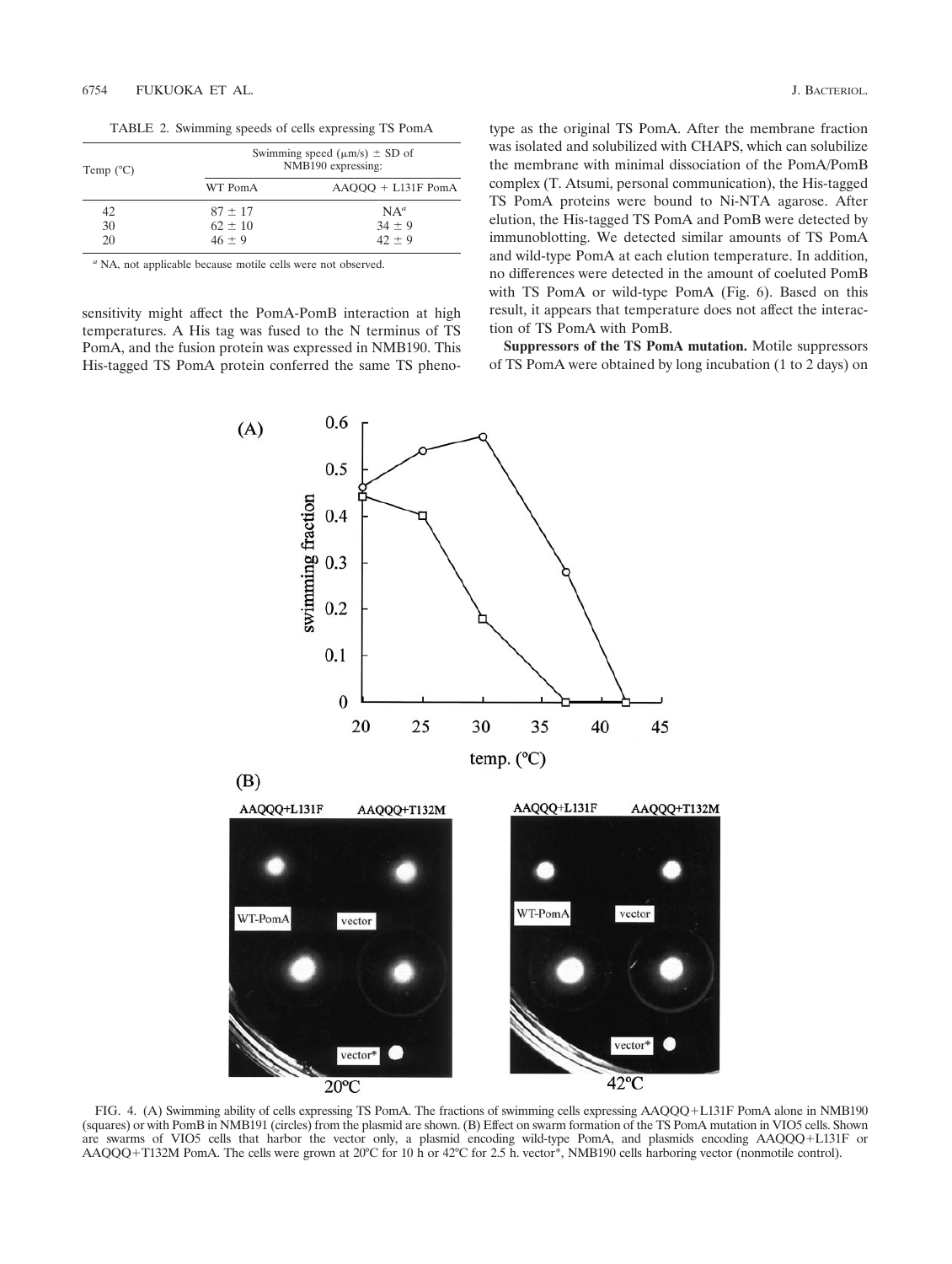

FIG. 5. Recovery of swimming ability of the TS PomA mutants. The fractions of swimming NMB190 cells expressing  $AAQQQ+L131F$ PomA (circles) and wild-type PomA (squares) are shown. The cell suspension was prepared in a manner similar to that for the measurement of swimming speed, except that it contained  $25 \mu g$  of chloramphenicol/ml in TMN500 buffer. This cell suspension was incubated at 20°C for 10 min, then placed at 42°C, and returned to 20°C. The number of swimming cells was counted at the incubation temperature on a microwarm plate. The value was the average of results from two independent experiments.

swarm plates at 37°C. Eleven motile suppressors were obtained, including five revertants and six pseudorevertants. In all five revertants, the L131F substitution was returned to leucine. Four of the five revertants had the original codon (CTT), and in one revertant, TTT was changed to TTG. In the six pseudorevertants, the following additional substitutions were found in four positions: A62V (two isolates), A70V (single isolate), V142I (two isolates), and A150T (single isolate) (Fig. 7). The newly substituted residues were larger than the original residues and were clustered around the boundaries of the cytoplasmic domain and the second or third transmembrane segment (Fig. 1).

**Minimum requirements for amino acid substitutions conferring the temperature-sensitive phenotype.** To identify which of the five substitutions in AAQQQ PomA affects the TS phenotype, three PomA variants, PomA-R88A+L131F, PomA-E96Q+ L131F, and PomA-R88A/E96O+L131F (PomA with the triple substitution of R88A and E96Q [the conserved charged residues] with L131F), were constructed (Fig. 8). PomA-R88A+L131F and PomA-E96Q+L131F conferred motilities at 20°C and 30°C similar to that of wild-type PomA. However, the swarming ability of cells expressing these two PomA variants was remarkably reduced at temperatures over 37°C. PomA-R88A/E96Q+L131F and wildtype PomA conferred similar motilities at 20°C, but the swarming



FIG. 6. Interaction of TS PomA with PomB. The His-tagged PomA/PomB complex was isolated as described in Materials and Methods. PomA and PomB proteins were detected with anti-PomA (A) and anti-PomB (B) antibodies. M, total membrane; S, solubilized fraction; T, flowthrough; W, washed fraction; E, eluted fraction.

ability of the mutant cells was reduced at  $30^{\circ}$ C. AAQQQ+L131F PomA and PomA-R88A/E96Q+L131F did not confer the ability to swarm at temperatures over 37°C. When each of the AAQQQ substitutions in TS PomA  $(AAQQQ+L131F$  PomA) was returned to the original charged residue, only those proteins with R88 or E96 resulted in a strongly reduced TS phenotype, but the other substitutions had no effect (data not shown). These results may suggest that R88A and E96Q are important mainly for the TS phenotype with L131F and that the other substitutions may also have a slight effect on the TS phenotype. Without the L131F substitution, the R88A and/or E96Q substitutions did not affect swarming ability at any temperature. It is worth noting that the



FIG. 7. Motile suppressors of the TS PomA mutants. Shown are swarms of NMB190 cells expressing no PomA (vector), wild-type PomA (WT), AAQQQ+L131F PomA, or the suppressor mutants (TS PomA-V142I, TS PomA-A150T, TS PomA-A70V, or TS PomA-A62V). The plasmids were extracted from the revertant cells and reintroduced into the *pomA* mutant (NMB190), and single colonies were inoculated into a semisolid agar plate. The cells were grown at 37°C for 2.5 h.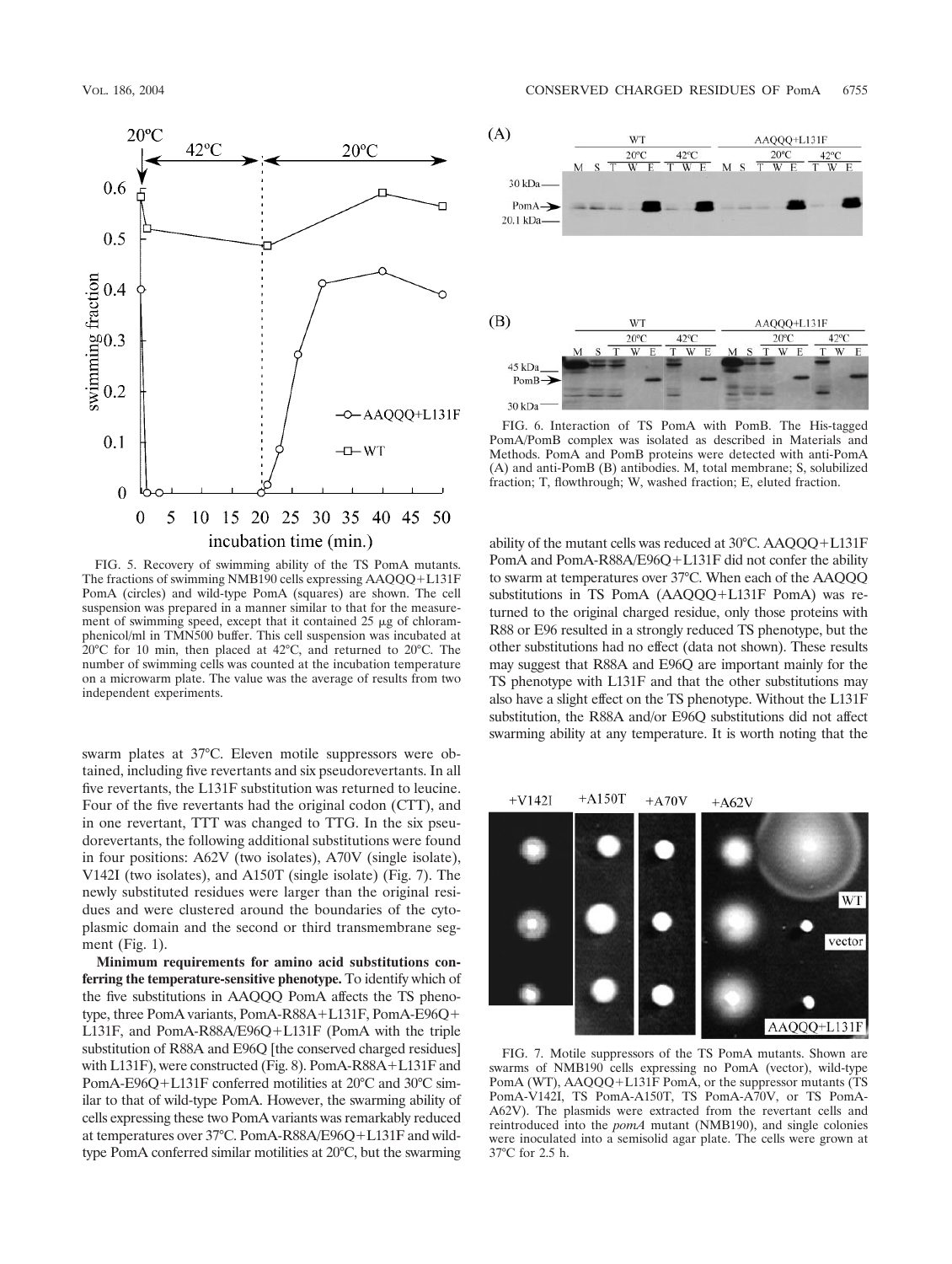

FIG. 8. Minimum amino acid substitutions required to confer the TS phenotype. NMB190 cells expressing no PomA (vector), wild-type PomA (WT), and the PomA mutants (PomA-R88A, PomA-E96Q, PomA-R88A/E96Q, AAQQQ PomA, PomA-R88A+L131F, PomA-E96Q+L131F, PomA-R88A/E96Q+L131F, or AAQQQ+L131F PomA) were grown at 20°C (for 10 h), 30°C (for 5 h), 37°C (for 3.5 h), and  $42^{\circ}$ C (for 3.5 h).

swarming ability of the strain expressing the AAQQQ PomA mutant was slightly reduced at 37 and 42°C.

## **DISCUSSION**

In bacterial flagellar movement, the stator and rotor cooperate to generate torque from the ion influx, which results in motor rotation. In the proton-driven flagellar motor of *E. coli*, the charged residues R90 and E98 in the cytoplasmic domain of the stator protein MotA are critical for flagellar rotation. However, these conserved charged residues in PomA are apparently not essential for flagellar rotation in *Vibrio* (52). In the present study, the secondary conserved charged residues (Fig. 1A) were replaced with neutral residues in the AAQQQ PomA mutant to identify additional charged residues in the cytoplasmic domain of PomA that may be required for motor rotation. However, all of the sextet mutants were functional. The substitution of D128 in PomA, which corresponds to E150 of MotA (a moderately critical residue in *E. coli*) (11, 53), did not affect function. This result may suggest that the conserved charged residues in PomA are a subset of residues essential for sodium-driven rotation. Additional residues other than the conserved or the secondary conserved charged residues may be involved in electrostatic interactions with FliG. Alternatively, common residues required for specific electrostatic interactions may not be present in the stator components of the  $H^+$ -driven and Na<sup>+</sup>-driven motors. The R135 residue may be a candidate for an important charged residue required for the rotation of the Na<sup>+</sup>-driven motor of *V. alginolyticus*. This Arg residue is not conserved in *E. coli* and *S. enterica* serovar Ttyphimurium; however, it is conserved in *Vibrio* species, *R. sphaeroides*, and *Bacillus subtilis* (Fig. 1).

We herein reported that the  $AAQQQ+L131F$  and  $AAQQQ+T132M$  PomA proteins exhibited a temperaturesensitive phenotype for motor function (Fig. 3). The strain expressing the  $AAQQQ+L131F$  PomA protein was nonmotile at temperatures over 37°C, and the swimming ability of this strain was restored at 20°C even though protein synthesis was inhibited (Fig. 5). Thus, the de novo synthesis of PomA is not required for restoration of motility. The same levels of PomB were associated with TS PomA and wild-type PomA under both permissive and restrictive temperatures (Fig. 6). This result suggests that PomB and TS PomA can interact with each other to maintain the proper complexes even at restrictive temperatures. The TS phenotype caused by the AAQQQ L131F mutations was suppressed by mutations that were clustered at the border of the cytoplasmic domain and in the transmembrane segment. These results suggest that the cytoplasmic boundaries of the second and third transmembrane segments are critical for the function of PomA to sustain the structure of the cytoplasmic domain. The cytoplasmic boundaries of PomA and its cytoplasmic interface to FliG might synergistically act in force generation. Taking this evidence together, we speculated that PomA mutations in the cytoplasmic domain might affect the structure of PomA or the assembly of the stator complex to the rotor and could result in the prevention of interactions between PomA and FliG to cooperatively generate torque. At this time, however, we do not have evidence to indicate whether or not the regions around L131F or AAQQQ interact directly with FliG in wild-type PomA.

Strains carrying PomA variants with the double substitutions R88A or E96Q and L131F exhibited a TS phenotype above 37°C. Furthermore, the triple substitution of R88A and E96Q (the conserved charged residues) with L131F appeared to be sufficient for conferring the TS phenotype (Fig. 8). These results may suggest that the region near these two conserved charged residues has an important role in flagellar rotation. The other substitutions seem to affect the TS phenotype slightly. This is not surprising because it is easy to imagine that the region around the conserved residues is affected by other nearby mutations.

The TS phenotype was alleviated by coexpressing PomB from the plasmid (Fig. 4). This effect may be explained by an increase in the number of TS PomA/PomB complexes. Probably both functional and nonfunctional TS PomA/PomB complexes exist in the cell at 30°C. If the total number of PomA/ PomB complexes is increased by the overproduction of both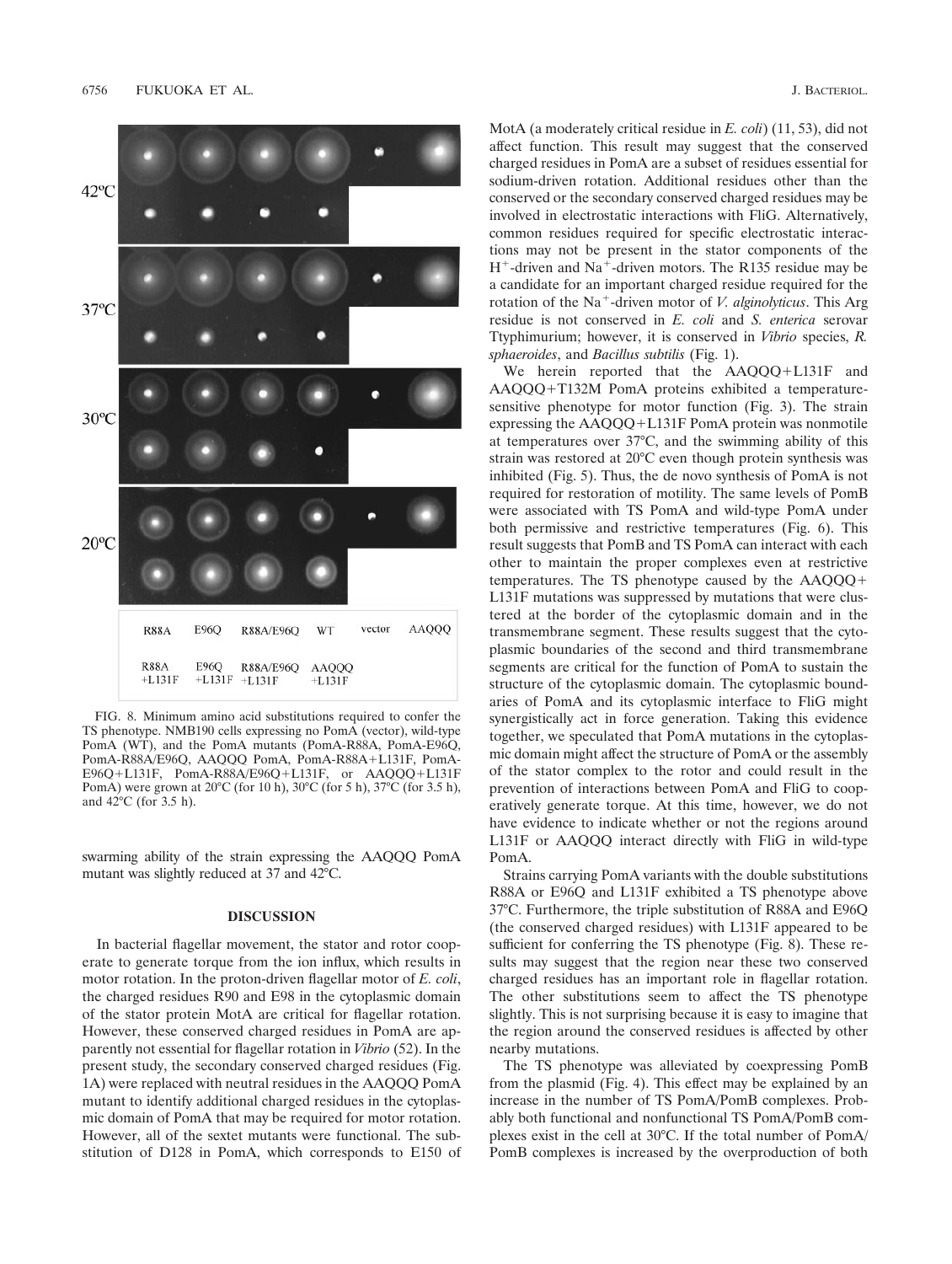PomA and PomB from the plasmid, the number of the functional complexes should be increased. Thus, the possibility of the assembly of a functional TS PomA/PomB complex with the rotor is higher when PomB is provided from a plasmid than when it is provided from the chromosome.

As far as we know, other TS *mot* mutants have not been isolated; however, temperature-sensitive Mot<sup>-</sup> fliG and Mot<sup>-</sup> *fliN* mutants were reported for *S. enterica* serovar Typhimurium (45). The mutants are capable of assembling a complete flagellum but are nonmotile at restrictive temperatures. Mutations in the switch protein genes *fliG*, *fliM*, and *fliN* gave three phenotypes:  $Mot^-$ ,  $Che^-$ , and  $Fla^-$ . The amino acid substitutions of these TS FliG mutants were mapped to F236L, D244Y, and L259R in the C-terminal domain of *S. enterica* serovar Typhimurium FliG (19). The other Mot mutants that mapped to the *fliG* gene are clustered in this region. The crystal structure of the middle and C-terminal regions of *T. maritima* FliG has been reported (14). The middle and Cterminal regions of the *T. maritima* FliG molecule consist of two compact globular domains linked by an  $\alpha$ -helix and an extended segment that contains a well-conserved Gly-Gly motif. The C-terminal region has a ridge containing the charged residues that are believed to interact with the charged residues of the MotA cytoplasmic domain  $(11, 14, 28)$ . The Mot<sup>-</sup> region is located in the middle of the C-terminal region that is between the ridge surface region and the well-conserved Gly-Gly motif. Mutations in the  $Mot^-$  region may affect the ridge region that is the interface to the cytoplasmic domain of MotA.

The interactions between the cytoplasmic region of PomA or MotA and the C-terminal region of FliG are thought to be essential for force generation. In PomA, the region from L131 to H136 may contribute to torque generation together with the region from R88 to E99, which is the conserved charged region. In the proton-driven motor, it seems that the protonation and deprotonation of an Asp residue in the MotB transmembrane segment induces a conformational change of the MotA cytoplasmic region to generate the rotational force (23). The force-generating unit was inferred to be a 4:2 complex of PomA (MotA) and PomB (MotB) (11, 13, 24, 39, 40, 49). Recent data suggest that the motor complex may have a larger structure than previously assumed or that the minimal forcegenerating unit is not a 4:2 complex (46). Presently, however, we do not know the mechanism of generation of rotational force, although many models have been presented (8, 10, 41). We anticipate that our present data will assist in the understanding of the mechanism once high-resolution data on the stator complex are available.

### **ACKNOWLEDGMENTS**

This work was supported in part by grants-in-aid for scientific research from the Ministry of Education, Science, and Culture of Japan; the Japan Science and Technology Corporation (to M.H. and T.Y.); and the Soft Nano-Machine Project of Japan Science and Technology Agency (to T.Y. and M.H.).

#### **REFERENCES**

- 1. **Asai, Y., I. Kawagishi, E. Sockett, and M. Homma.** 1999. Hybrid motor with the H<sup>+</sup>-and Na<sup>+</sup>-driven components can rotate *Vibrio* polar flagella by using sodium ions. J. Bacteriol. **181:**6322–6338.
- 2. **Asai, Y., S. Kojima, H. Kato, N. Nishioka, I. Kawagishi, and M. Homma.** 1997. Putative channel components for the fast-rotating sodium-driven flagellar motor of a marine bacterium. J. Bacteriol. **179:**5104–5110.
- 3. **Asai, Y., R. E. Sockett, I. Kawagishi, and M. Homma.** 2000. Coupling ion specificity of chimeras between  $H^+$ - and Na<sup>+</sup>-driven motor proteins, MotB and PomB, in *Vibrio* polar flagella. EMBO J. **19:**3639–3648.
- 4. **Asai, Y., T. Yakushi, I. Kawagishi, and M. Homma.** 2003. Ion-coupling determinants of Na<sup>+</sup>-driven and  $H^+$ -driven flagellar motors. J. Mol. Biol. **327:**453–463.
- 5. **Atsumi, T., Y. Maekawa, T. Yamada, I. Kawagishi, Y. Imae, and M. Homma.** 1996. Effect of viscosity on swimming by the lateral and polar flagella of *Vibrio alginolyticus.* J. Bacteriol. **178:**5024–5026.
- 6. **Atsumi, T., L. McCarter, and Y. Imae.** 1992. Polar and lateral flagellar motors of marine *Vibrio* are driven by different ion-motive forces. Nature **355:**182–184.
- 7. **Bartolome, B., Y. Jubete, E. Martínez, and F. de la Cruz.** 1991. Construction and properties of a family of pACYC184-derived cloning vectors compatible with pBR322 and its derivatives. Gene **102:**75–78.
- 8. **Berg, H. C.** 2000. Constraints on models for the flagellar rotary motor. Philos. Trans. R. Soc. Lond. B Biol. Sci. **355:**491–501.
- 9. **Berg, H. C.** 2003. The rotary motor of bacterial flagella. Annu. Rev. Biochem. **72:**19–54.
- 10. **Berry, R. M., and J. P. Armitage.** 1999. The bacterial flagella motor. Adv. Microb. Physiol. **41:**291–337.
- 11. **Blair, D. F.** 2003. Flagellar movement driven by proton translocation. FEBS Lett. **545:**86–95.
- 12. **Blair, D. F., and H. C. Berg.** 1990. The MotA protein of *E. coli* is a protonconducting component of the flagellar motor. Cell **60:**439–449.
- 13. **Braun, T. F., L. Q. Al-Mawsawi, S. Kojima, and D. F. Blair.** 2004. Arrangement of core membrane segments in the MotA/MotB proton-channel complex of *Escherichia coli.* Biochemistry **43:**35–45.
- 14. **Brown, P. N., C. P. Hill, and D. F. Blair.** 2002. Crystal structure of the middle and C-terminal domains of the flagellar rotor protein FliG. EMBO J. **21:** 3225–3234.
- 15. **Chun, S. Y., and J. S. Parkinson.** 1988. Bacterial motility: membrane topology of the *Escherichia coli* MotB protein. Science **239:**276–278.
- 16. **De Mot, R., and J. Vanderleyden.** 1994. The C-terminal sequence conservation between OmpA-related outer membrane proteins and MotB suggests a common function in both gram-positive and gram-negative bacteria, possibly in the interaction of these domains with peptidoglycan. Mol. Microbiol. **12:**333–334.
- 17. Gosink, K. K., and C. C. Häse. 2000. Requirements for conversion of the Na<sup>+</sup>-driven flagellar motor of *Vibrio cholerae* to the H<sup>+</sup>-driven motor of *Escherichia coli.* J. Bacteriol. **182:**4234–4240.
- 18. Häse, C. C., and J. J. Mekalanos. 1999. Effects of changes in membrane sodium flux on virulence gene expression in *Vibrio cholerae.* Proc. Natl. Acad. Sci. USA **96:**3183–3187.
- 19. **Irikura, V. M., M. Kihara, S. Yamaguchi, H. Sockett, and R. M. Macnab.** 1993. *Salmonella typhimurium fliG* and *fliN* mutations causing defects in assembly, rotation, and switching of the flagellar motor. J. Bacteriol. **175:** 802–810.
- 20. **Kawagishi, I., Y. Maekawa, T. Atsumi, M. Homma, and Y. Imae.** 1995. Isolation of the polar and lateral flagellum-defective mutants in *Vibrio alginolyticus* and identification of their flagellar driving energy sources. J. Bacteriol. **177:**5158–5160.
- 21. **Khan, S., M. Dapice, and T. S. Reese.** 1988. Effects of *mot* gene expression on the structure of the flagellar motor. J. Mol. Biol. **202:**575–584.
- 22. **Kojima, S., Y. Asai, T. Atsumi, I. Kawagishi, and M. Homma.** 1999. Na driven flagellar motor resistant to phenamil, an amiloride analog, caused by mutations of putative channel components. J. Mol. Biol. **285:**1537–1547.
- 23. **Kojima, S., and D. F. Blair.** 2001. Conformational change in the stator of the bacterial flagellar motor. Biochemistry **40:**13041–13050.
- 24. **Kojima, S., and D. F. Blair.** 2004. Solubilization and purification of the MotA/MotB complex of *Escherichia coli.* Biochemistry **43:**26–34.
- 25. **Kojima, S., M. Kuroda, I. Kawagishi, and M. Homma.** 1999. Random mutagenesis of the pomA gene encoding the putative channel component of the Na<sup>+</sup>-driven polar flagellar motor of *Vibrio alginolyticus*. Microbiology 145: 1759–1767.
- 26. **Kojima, S., K. Yamamoto, I. Kawagishi, and M. Homma.** 1999. The polar flagella motor of *Vibrio cholerae* is driven by an Na<sup>+</sup> motive force. J. Bacteriol. **181:**1927–1930.
- 27. **Lloyd, S. A., and D. F. Blair.** 1997. Charged residues of the rotor protein FliG essential for torque generation in the flagellar motor of *Escherichia coli.* J. Mol. Biol. **266:**733–744.
- 28. **Lloyd, S. A., F. G. Whitby, D. F. Blair, and C. P. Hill.** 1999. Structure of the C-terminal domain of FliG, a component of the rotor in the bacterial flagellar motor. Nature **400:**472–475.
- 29. **Macnab, R. M.** 1999. The bacterial flagellum: reversible rotary propellor and type III export apparatus. J. Bacteriol. **181:**7149–7153.
- 30. **Manson, M. D., P. Tedesco, H. C. Berg, F. M. Harold, and C. van der Drift.** 1977. A proton motive force drives bacterial flagella. Proc. Natl. Acad. Sci. USA **74:**3060–3064.
- 31. **McCarter, L. L.** 1994. MotX, the channel component of the sodium-type flagellar motor. J. Bacteriol. **176:**5988–5998.